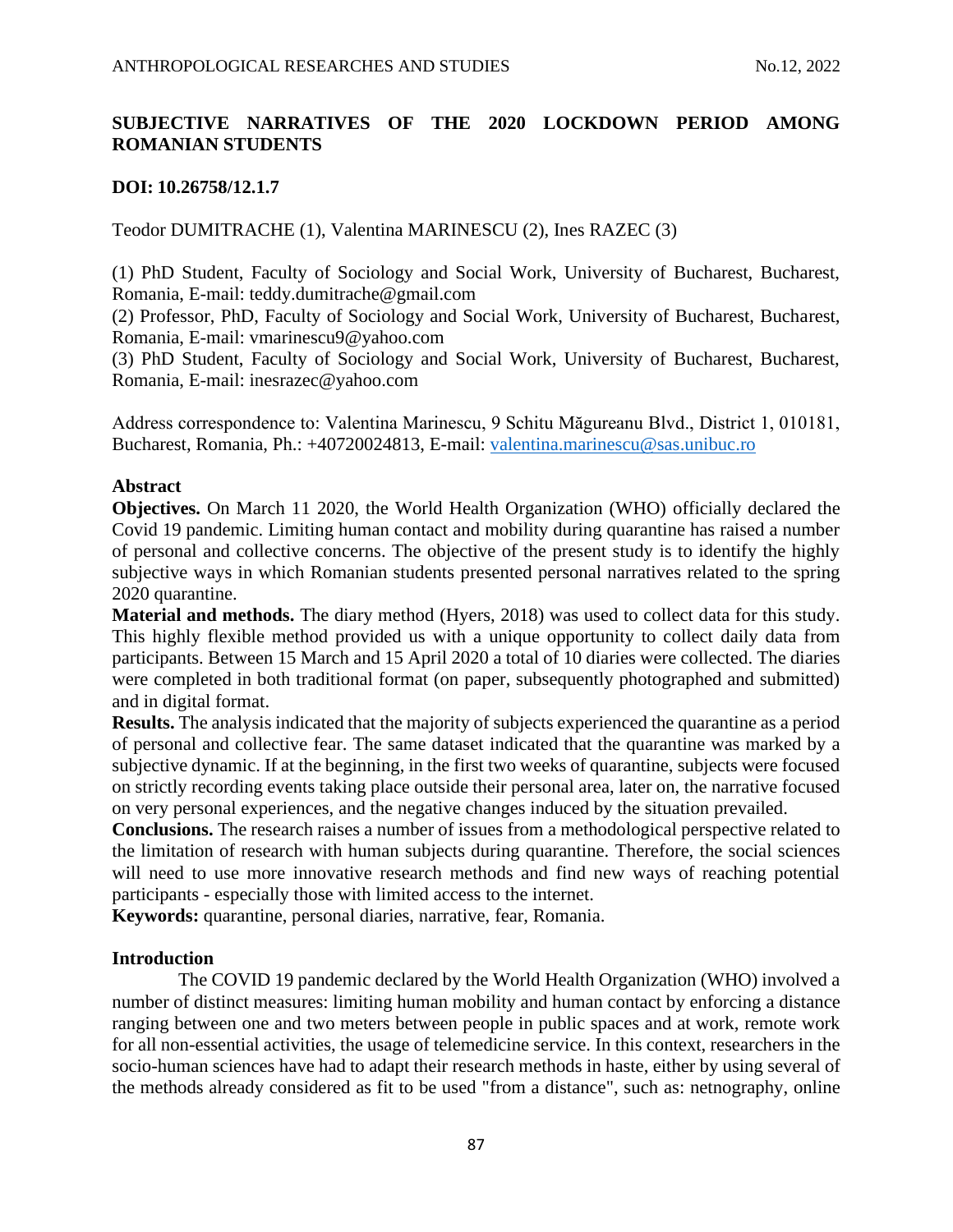interviews, telephone interviews, or they have had to think of new ways of using known face-toface methods.

During the pandemic, Deborah Lupton (2020) proposed several new methods, succinctly presented on the YouTube channel "Breaking Methods", among which can be mentioned: story completion, map making, storyboards, TikTok, the method weaving technique, zine making, digital diaries, YouTube, and in-game interviews. These methods can be succinctly summarise as follows: story completion (online or on paper) is a method in which research participants complete a story; they write about fictional characters based on their own beliefs and life experiences. The map making method refers to the fact that participants are asked to draw a map by hand as the researchers respond; once completed the maps are used for discussion. Storyboards, this method was originally a pre-production tool for making the film, Deborah Lupton adapted it to empirical social science research, asking participants to make a comic strip (with words and drawings) on the research topic, followed by discussion. The COVID 19 pandemic has actually meant a change both in terms of the themes addressed and the methods of studying the reality in Romania as well.

Given that the limitation of human contact and mobility during the quarantine raised a number of issues at personal and collective levels, the objective of the present study is to identify the highly subjective ways in which students in Romania presented personal narratives related to their experiences during the quarantine of spring 2020. Considering the high number of changes that the society had to undergo during the quarantine, the main aim of the analysis was to answer to the following question: "What were the personal ways in which students in Romania presented their narratives in the Spring of 2020?".

#### **Material and Methods**

In order to provide an answer to the research question, data from a research project conducted during the quarantine in Romania 2020 was used. The research project was conducted between 15 March 2020 (it actually started three days after the declaration of the state of emergency in Romania - 12 March) and 15 April 2020 (the date indicated for the end of the initial quarantine). In addition, the entire research field was designed as a stage to expose the possibilities offered by the application of a standard qualitative methodology - "personal observation" - given that access to the empirical field seemed at least suspended for a certain period of time.

The choice of observation method was based on Hammersley and Atkinson's (2019, p. 3) research that ethnographic field studies involve "gathering whatever data are available to shed light on the issues that are the emerging focus of inquiry". Given the abrupt nature of the initiation of the research project (the interruption of face-to-face classes with the establishment of the state of emergency that took place the same day in Romania) the research question was not established before asking the subjects (students at the Faculty of Sociology and Social Work - University of Bucharest) to keep a daily diary for two weeks. At the beginning, the project was guided by one of the fundamental presuppositions of interpretive social science, namely that actions and interactions should not only be observed, but that they are guided by the meanings attributed to them by each observer in each particular situation (Schutz, 1962, p. 6).

In the absence of a general theoretical framework, the analysis adhered to the only possible "anchor", namely the methodological perspective of researching the real in the hermeneutic tradition. The standard meaning of the hermeneutic perspective was established as "an understanding of a specific practice that enables the reconstruction of the conferring of meaning on the surrounding world, a "historically specific self-reflexive epistemological style, rooted in the belief that there is no irrevocable, a-historically certain way of knowing, no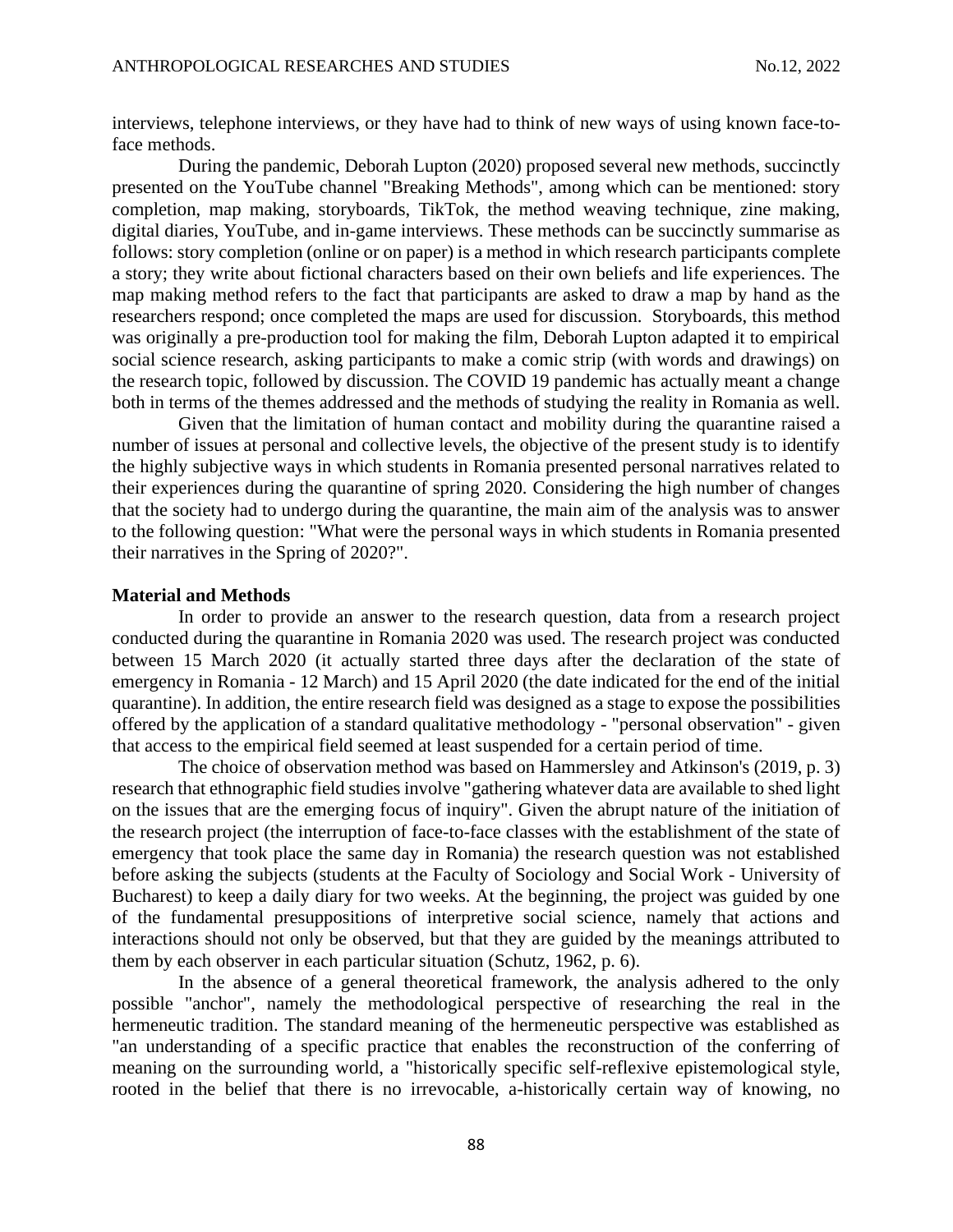definitively established social theory" (Soeffner, 1996, p. 10). In the case of the research project the methodology used for data collection was qualitative in nature, specifically the diary method (Hyers, 2018). This method was chosen for its extremely flexible nature. Moreover, as Hyers (2018) points out, the diary method offers a unique opportunity to collect daily data from participants.

The sample of personal diaries thus comprised 16 diaries, written between 15 March and 15 April 2020. There was no constraint on the writing of these diaries, as they were completed in both electronic (as Word documents) and traditional format (on paper), with some participants sending photographs of their written diaries. Before starting the analysis of the results of the research project, the personal consent was obtained - verbally and in writing - from the authors of the personal diaries.

The data were interpreted narratively, according to the specific type of method applied, the analysis thus having a strong interpretative component. Considering the exploratory nature of the study, neither research hypotheses nor research propositions were established, and the sole purpose of the analysis was to find an answer to the previously stated research question (RQ: "What were the personal ways in which Romanian students presented the narrations in the spring of 2020?").

#### **Results**

From the moment the empirical data were collected a dilemma arose, that of how to analyse and interpret the data. Following Tarr, Gonzalez-Polledo, and Cornish (2018), this stage was perceived as an opportunity to see beyond the individual aspects of the data collection, recording or analysis, by identifying the research from a double conditionality: theoretical and practical. In doing so, the 'classic' method in the arsenal of the classical sciences was inevitably avoided - the diary, commonly used in projects based on the observation method - to the autoethnographic interpretative approach. As a qualitative method, auto-ethnography allows the researcher to present their own narrative as "a relational and institutional story" (Ellis & Bochner, 2000, p. 745).

The literature (Bolger, Davis, & Rafaeli, 2003) highlights that one of the aims of research based on the observation method is to conduct a causal analysis of changes at the intrapersonal level and individual differences between these changes. For the purpose of this interpretive approach a different perspective was adopted. Thus, the empirical materials that were collected for this research project were seen mainly in their subjective, highly personal side, and the creation of codes and typologies in line with the "canonical" interpretative path proposed by classical methodology (Bolger, Zuckerman, and Kessler, 2000) was avoided. In this way, the collected data revealed the manifestation and recording of tensions between elements related to rationality on the one hand, and, on the other hand, the flow of subjective feelings in which each narrator was captured. For example, the empirical data was interpreted as presentations of the self (Humphreys, 2005; Richardson, 2000), believing that, in the case of diaries, the key is that they highlight the existence of multiple multivocalities. According to the explanation offered by Mizzi (2010), multivocality guarantees the emergence of a representative space for the plural and contradictory narrative voice(s) found in each of the ones included in the research. All the students described during the month recorded in their personal diaries the daily turmoil, the continuous oscillations of subjective states that made them move in a condensed time span (a few days or even a few hours) from the rational appreciation of their situation, to the evocation of a past mentioned in extremely positive nuances and fears about the present and the future. A narrator, for example, humorously records at the beginning of his daily life (even the moments when he has to see a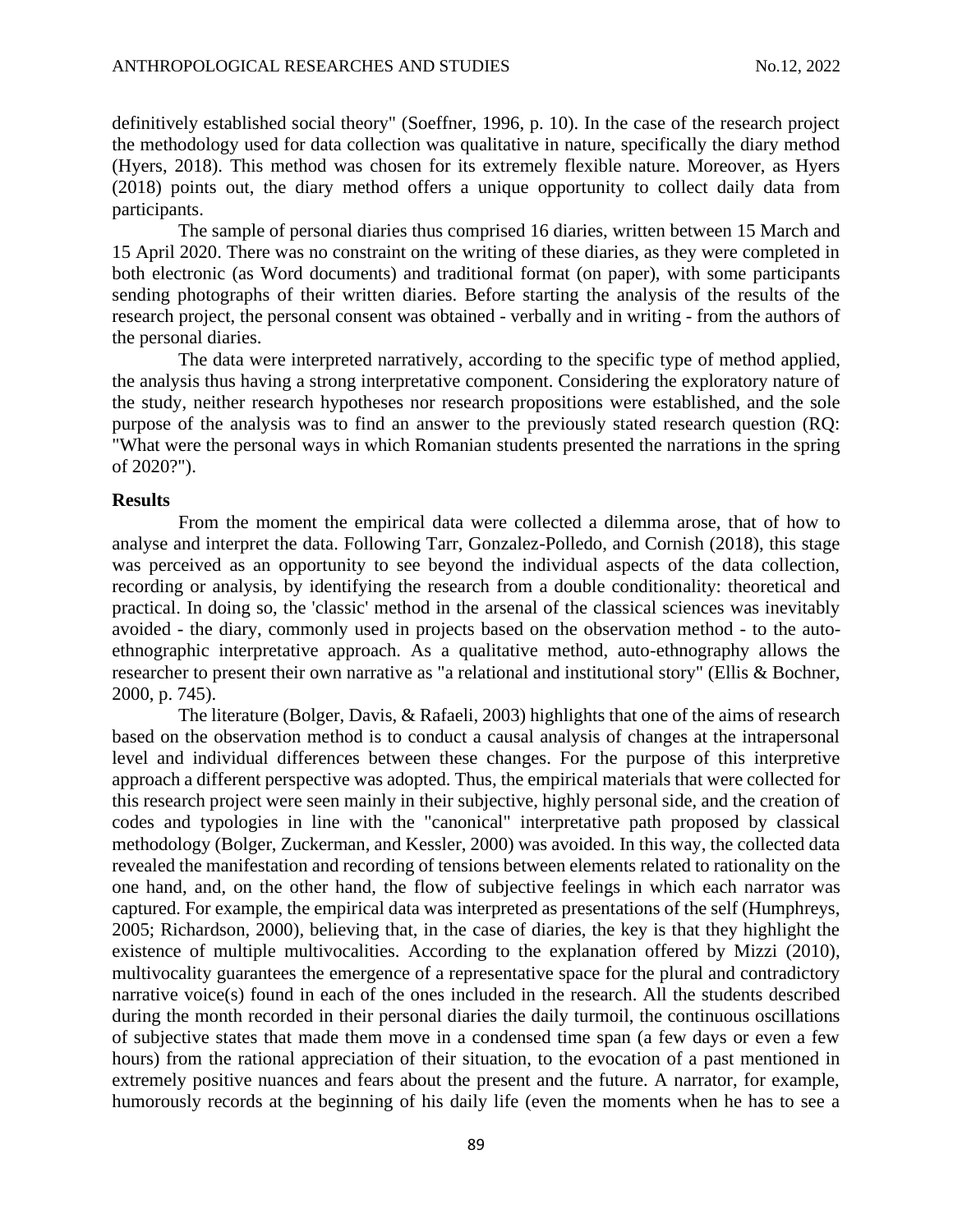doctor) and only four days later expresses in the pages of his diary his misunderstanding, which from a psychological point of view indicates his negative state of mind:

*"Wednesday was very strange and unexpected, I had so much to do at the office, a delegation from abroad that I coordinated. They sent me home from the office because I was coughing a bit, and all my colleagues were scared. They started to panic, I told them I was fine ... at first I thought it was a joke, I started to laugh, I left, then they called me to tell me I shouldn't come to the office anymore and I should work from home and consult a doctor, which I did, I was fine ;-) but I couldn't believe it. I thought the bockage would last a few days ... but it seems it lasted longer than I expected"* (11.03.2020)*.*

*"I want to understand what's going on, but I don't really understand, I'm hearing more and more everywhere about this pandemic, I don't even want to name it, because it's become more famous than Jesus or Michael Jackson. I'm just saying the so-called protective measures, the politicians don't know anything, they have no idea, but they keep us isolated. Why?"* (15.03.2020).

Another situation is offered by another research participant. In an entry in another diary the author observed with detachment the worsening of the COVID situation, the way people adapt to the demands, the small gestures of solidarity.

*"The situation is getting worse all over the country ... There is only news about COVID on all the TV stations, public service announcements about prevention methods against COVID started to appear on TV. Doctors are the worst affected, nurses are treated like trash (well, those who don't take bribes daily are not actually to blame). There is chaos in the world and somehow I am touched by our unanimity as people at a time like this. A DJ in Milan was standing on the balcony playing music for the whole neighborhood to make people feel better. In America, people are self-isolated, and in order to practice sports and outdoor classes they continue to climb to the rooftops of blocks, keeping their distance. I love it when I see that there's something good left in people ..."* (22.03.2020).

A week later, the participant's relationship with the surrounding reality was completely different, the place of objectivity being taken by the expression of personal feelings, dominated by fear, preventive behaviours.

*"So far nothing out of the ordinary has happened. Today is May 1st and I'm afraid of how Romanians will behave ... I watch TV, no one travels, the airports are empty and so are the beaches. At the moment we are fine, but here come the news about barbecues and the fight between police and citizens. We decided to celebrate May Day the day after the chaos. So I went to Selgros*  with my father, still a guard, still with mask and gloves, they allowed us in, but now they were *taking everyone's temperature. We did our shopping (it was very hard to breathe that mask, but necessary). In the queue, they were walking 2m apart to signal where the customer should stand for protection. Of course, the devil doesn't follow the sign either. So I felt compelled when a lady stood brazenly in the back of my head and loudly told my father: "Do you know what annoys me about those fools who don't know how to observe the 2m distance? Everywhere there were pictures and notices, how ignorant and uneducated can you be?" A few moments later, the lady (after sniffing her nose) leaned back a few inches (thank God for that)"* (01.04.2020).

Beyond the identification of these multiple subjectivities, the emergence of a new plurality of emotions was also identified. Given that each narrator was simultaneously the subject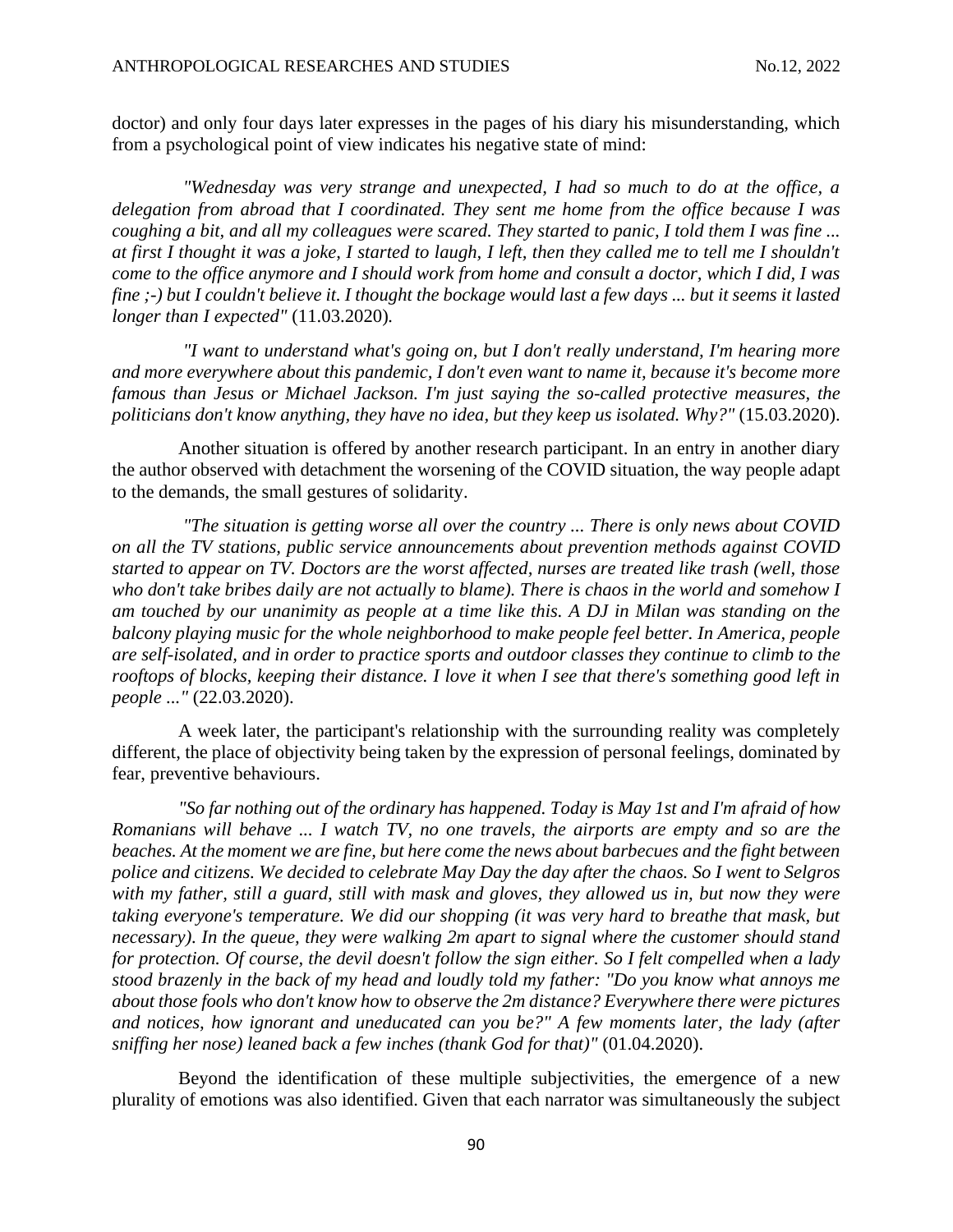and object of research, over time, the narrator-researchers resorted to a 'politics of emotion' (O'Neill & Hubbard, 2010), highlighting the tensions between appealing to the reconstruction of the surrounding world using various available actions and materials.

## **Figure 1**

*Example of the politics of emotions - Using two categories of digital materials: paper journal photographs and phone messages.*



A first example is shown in Figure 1. In this case, the student narrator-writer used both a physical diary (which he then transmitted in digital form as photographs) and telephone messages (these were also later collected as images). In other cases, the narrator felt the need to participate in the recreation of reality by combining two types of narrative structure: observation notes - which tended to be highly pre-coded - with fragments of email communication as part of a dialogue (Figure 2).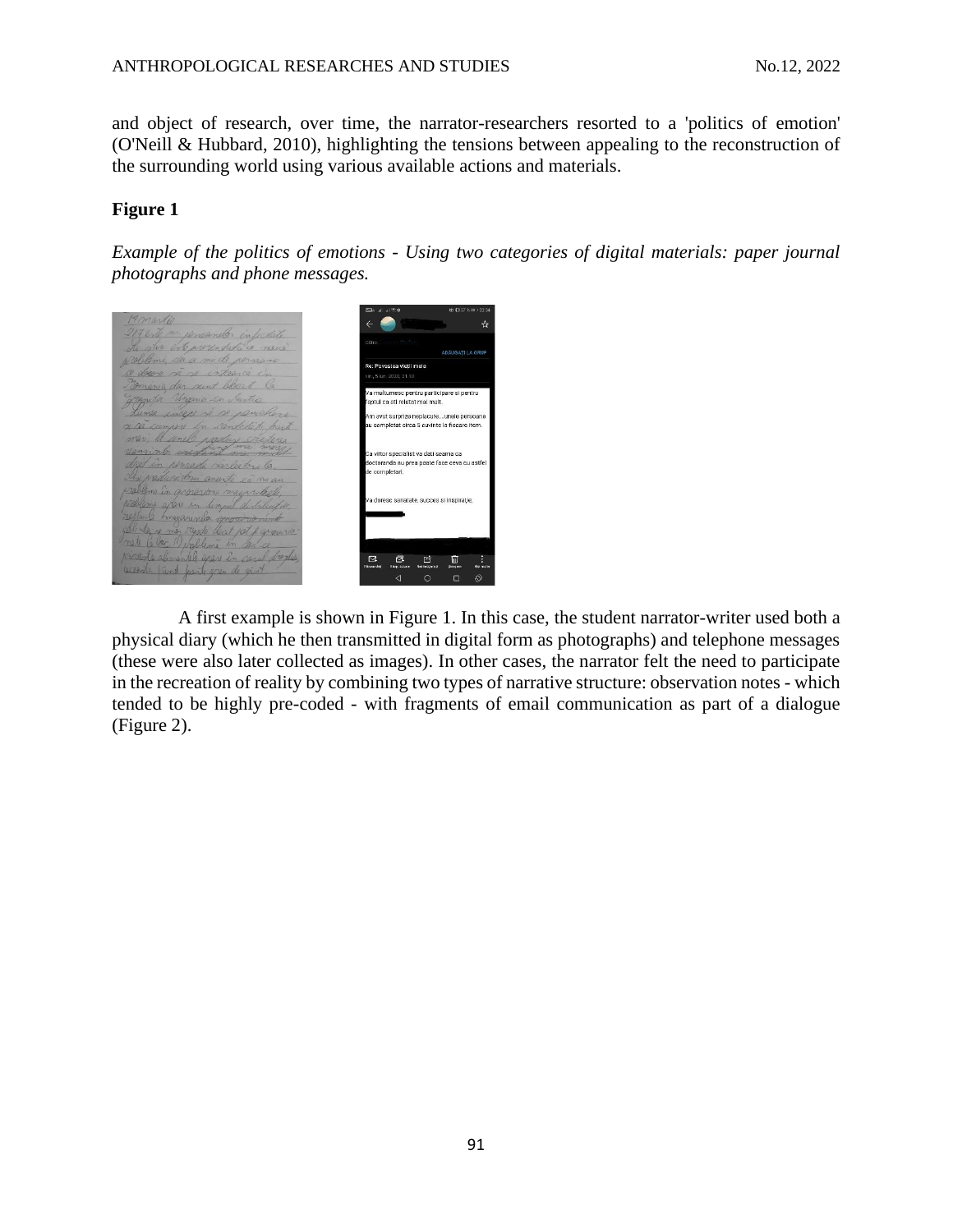## **Figure 2**

### *Example of the politics of emotion*

Using two categories of digital material: pre-coded observation notes and photographs of email messages.



Given the limitations imposed by the digital environment, expressing emotions had its inherent limitations. Even so, student-researchers have found ways to engage in different ways. For example, one narrator-student-writer wrote very detailed observation notes that she mixed with images of the digital platforms used to conduct a series of conversations (see Figure 3).

### **Figure 3**

### *Example of the politics of emotions*

Using two categories of digital materials: elaborate observation notes and pictures of digital platforms

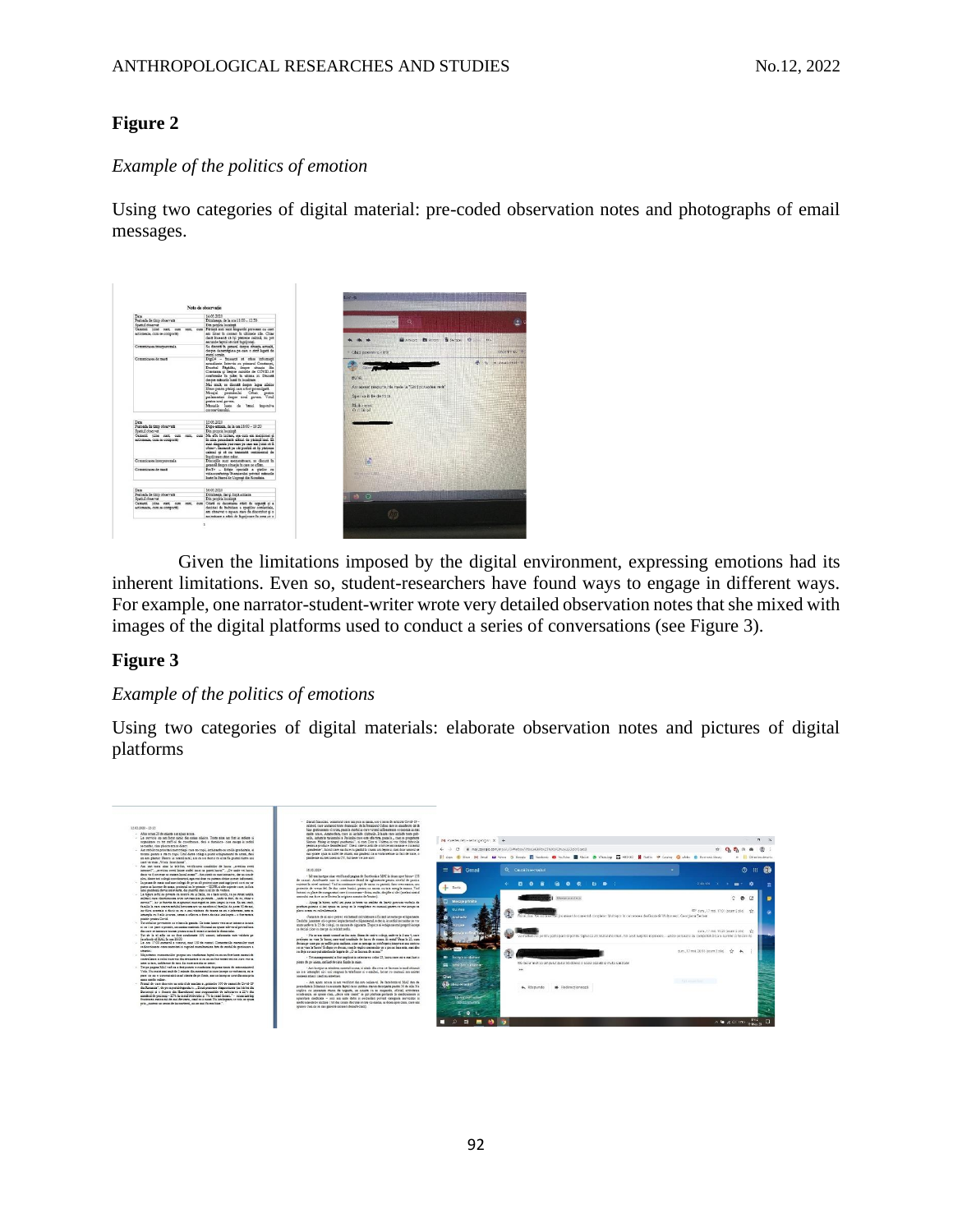#### **Discussions**

As Nielson and Rheams (2018) show, studies that attempted to combine online and offline research existed even before the COVID 19 pandemic. Being a mix between online and offline research (Dawson, 2019), this research covers a diversity of approaches and perspectives. "Visual ethnography" is a broad concept used to refer to the study of the internet from an ethnographic perspective, it can take many forms such as "digital ethnography, ethnography on/of/through the internet, connective ethnography, networked ethnography, cyber ethnography" (Dominguez et al., 2007), to name a few. Each of the forms that 'visual ethnography' takes has its own methodological approach and is based on different conceptualisations of the internet.

Regardless of their theoretical backgrounds, researchers of the internet, cyberspace or cyberspace "are faced with the need to answer very pressing questions, such as how to use heterogeneous data in their analysis or how to combine research in front of the screen and in the virtual field. A permanent point of tension lies between the apparent ease of data collection and the difficulty of gaining access and participating in the field" (Dominguez et al., 2007, p.1). Although written 14 years ago, these challenges of doing research online, in virtual or cyberspace continue to raise the same issues today, and they are even more important now, when social interactions and physical mobility are limited to an extent that has never been done before in human history.

Thus, there are at least several qualitative methods a researcher can choose from when conducting online research. The most important aspect in choosing the appropriate method for the topic/subject being researched is that each population, community, group, and individual has its own ways of defining, understanding and engaging in an online interaction, and the researcher needs to identify the different online contexts, and ways in which to gain the trust of informants (Miller, 2020). Anthropologist Daniel Miller (2020), via a YouTube webinar, suggested a greater focus on online participant observation - surveying the online and digital needs of the people you want to connect with and volunteering to help you meet, befriend informants, gain their trust and, consequently, the chance to be invited to online gatherings where there is the opportunity to meet new future informants and that of further participant observation.

Given the methodological 'shift' signalled above from observation - based on the diary to interpreting the empirical material as a set of autoethnographies, the participants' personal and self-contradictory voices were analysed. This was made possible through the use of multivocality (Mizzi, 2010).

#### **Conclusions**

The present descriptive analysis indicates that the quarantine period at the onset of the COVID 19 pandemic was experienced by the majority of subjects as a period dominated by fear, fear at a personal and collective level. The same dataset indicated that there was a quarantine cycle at the subjective level: if at the beginning, during the first two weeks of quarantine, subjects were focused on the strict recording of events outside themselves, later on a narrative focused on the very personal experiences, on the negative changes induced by the situation prevailed. What also attracted attention was the subjects' ability to generate new forms of narrative, using multimodal media, by juxtaposing written text with images obtained from online communication, which led to the emergence and development of "politics of emotions" that were highly personal and punctual. It is true that there was a limitation of the sample (16 diaries collected in the case of the research project) but, it could be speculated that no regularities and "patterns" of expression of emotions were identified in the diaries analysed.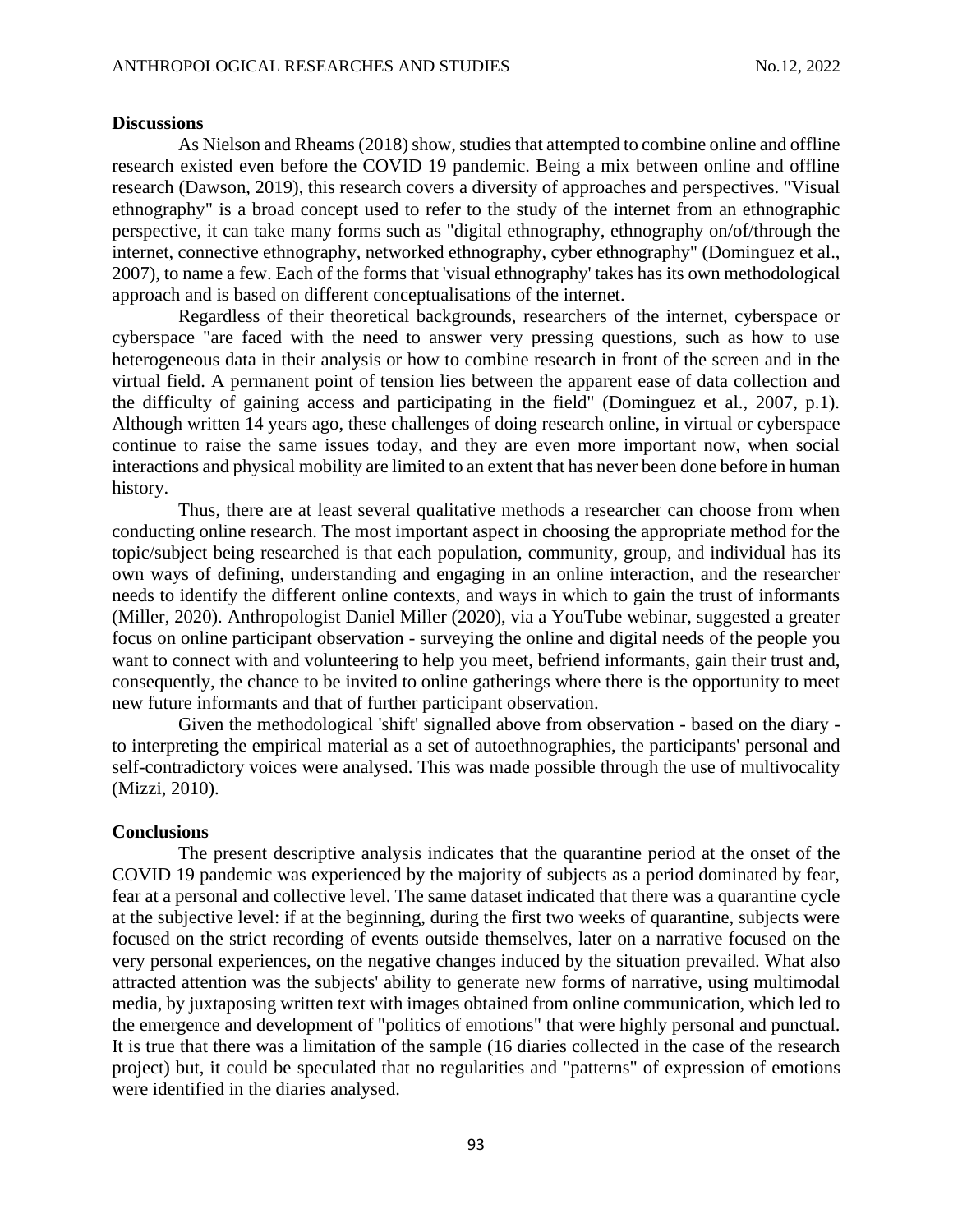As a conclusion, the subjects included in the sample presented some extremely personal narratives of the quarantine of 2020. Using media modality they managed to convey, with the help of images and texts, both feelings of fear and dread as well as elements of rupture, discontinuity produced by the quarantine in their daily existence. The research thus raises a number of issues from a methodological perspective related to the limitation of research with human subjects during quarantine. It is clear that the social sciences will need to use more innovative research methods and find new ways of reaching potential participants - especially those with limited access to the internet. The data also show the existence of a variety of personal understandings and representations of a new social context.

What also attracted attention was the subjects' ability to generate new forms of narrative, using multimodal media, by juxtaposing written text with images obtained from online communication. The data also show the existence of a variety of personal understandings and representations of a new social context.

### **Acknowledgements**

This study represents the result of an analysis that was conducted without any financial aid. A summary of this paper was presented at online international conference *Individual, family, society - contemporary challenges, fourth edition, 6 to 7 October 2021*, Bucharest, Romania and published in the journal *Studii şi Cercetări de Antropologie, No. 7/2021*.

### **References**

- 1. Bolger, N., Zuckerman, A., & Kessler, R. C. (2000). Invisible support and adjustment to stress. *Journal of personality and social psychology*, *79*(6), 953. [10.1037//0022-](http://dx.doi.org/10.1037/0022-3514.79.6.953) [3514.79.6.953](http://dx.doi.org/10.1037/0022-3514.79.6.953)
- 2. Bolger, N., Davis, A., & Rafaeli, E. (2003). Diary methods: Capturing life as it is lived. *Annual review of psychology*, *54*(1), 579-616. [10.1146/annurev.psych.54.101601.145030](http://dx.doi.org/10.1146/annurev.psych.54.101601.145030)
- 3. Dawson, C. (2019). *A–Z of Digital Research Methods*. Routledge.
- 4. Domínguez Figaredo, D., Beaulieu, A., Estalella, A., Gómez, E., Schnettler, B., & Read, R. (2007). Virtual Ethnography. *Forum Qualitative Sozialforschung / Forum: Qualitative Social Research*, *8*(3).<https://doi.org/10.17169/fqs-8.3.274>
- 5. Ellis, C., & Bochner, A. (2000). Autoethnography, personal narrative, reflexivity: Researcher as subject. Retrieved February 19, 2021 from [http://www.uky.edu/~addesa01/documents/Ellis\\_Auto.pdf](http://www.uky.edu/~addesa01/documents/Ellis_Auto.pdf)
- 6. Hammersley, M., & Atkinson, P. (2019). *Ethnography: Principles in practice*. Routledge. https://doi.org/10.4324/9781315146027
- 7. Humphreys, M. (2005). Getting personal: Reflexivity and autoethnographic vignettes. *Qualitative inquiry*, *11*(6), 840-860. [https://doi.org/10.1177/1077800404269425](https://doi.org/10.1177%2F1077800404269425)
- 8. Hyers, L. L. (2018). *Diary methods*. Oxford University Press. <http://dx.doi.org/10.1093/oso/9780190256692.001.0001>
- 9. Lupton, D. (2020). *Breaking Methods Webinar Series*. Retrieved February 12, 2021 from <https://www.youtube.com/channel/UCu1q-2O2HIHLTUEZswtXXbA>
- 10. Miller, D. (2020) *How to conduct an ethnography during social isolation* [Video file]. Retrieved February 13, 2021 from<https://www.youtube.com/watch?v=NSiTrYB-0so>
- 11. Mizzi, R. (2010). Unraveling Researcher Subjectivity through Multivocality in Autoethnography. *Journal of Research Practice*, *6*(1), M3. Retrieved March 5, 2021 from <https://core.ac.uk/download/pdf/268476148.pdf>